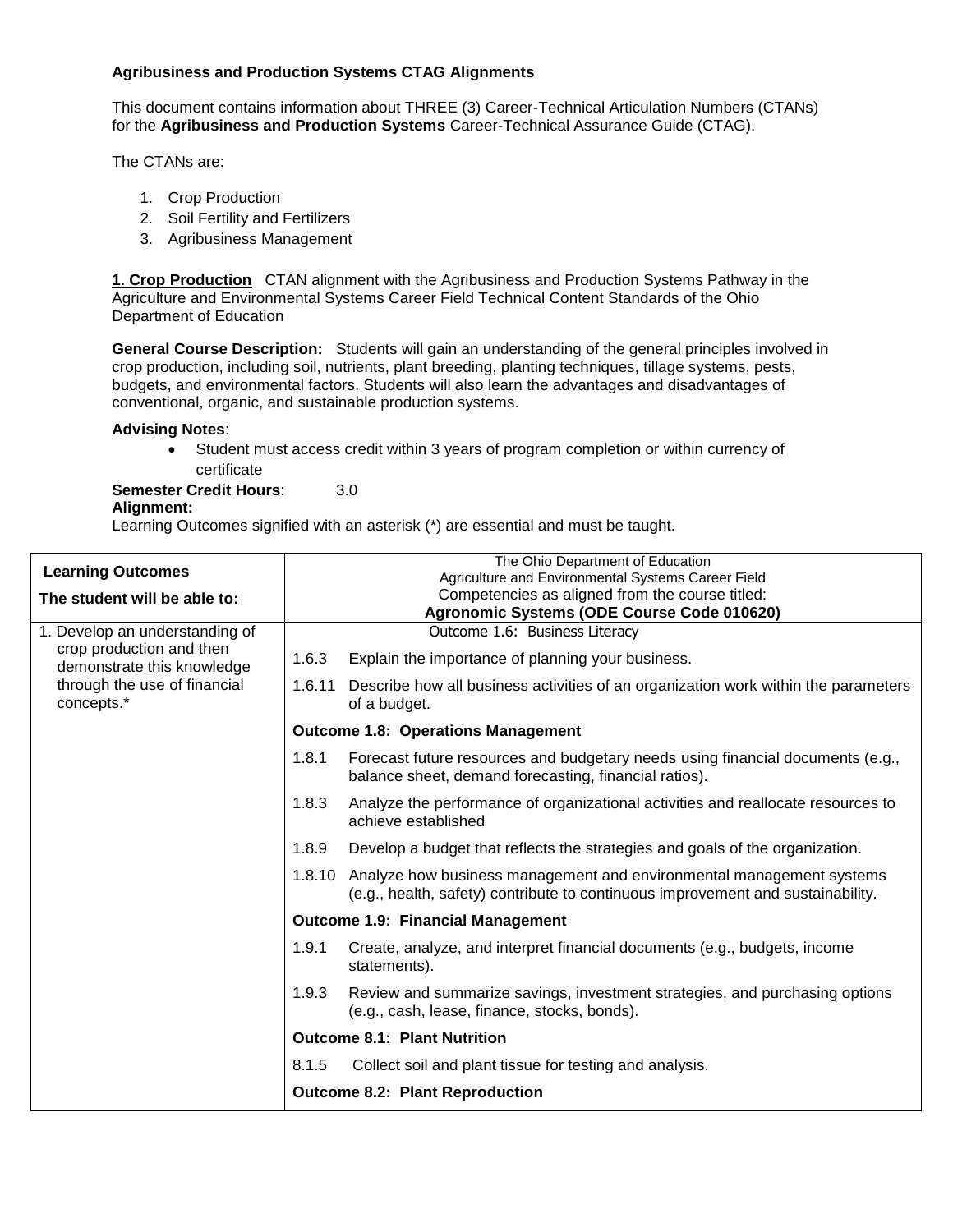|                                                                 | 8.2.1                               | Identify the reproductive anatomy of plants and describe their physiological<br>functions.                                                                    |  |  |  |  |
|-----------------------------------------------------------------|-------------------------------------|---------------------------------------------------------------------------------------------------------------------------------------------------------------|--|--|--|--|
|                                                                 | 8.2.2                               | Describe how biotic and abiotic factors (e.g., insects, light, temperature,<br>microorganisms, moisture, location) influence and optimize plant reproduction. |  |  |  |  |
|                                                                 | 8.2.4                               | Select seeds and seed stock for desired traits.                                                                                                               |  |  |  |  |
|                                                                 |                                     | <b>Outcome 8.4: Growth and Management</b>                                                                                                                     |  |  |  |  |
|                                                                 | 8.4.3                               | Identify and classify seeds and plants at all stages of growth.                                                                                               |  |  |  |  |
|                                                                 | 8.4.4                               | Explain requirements necessary for photosynthesis to occur and identify the<br>products and byproducts of photosynthesis.                                     |  |  |  |  |
|                                                                 | <b>Outcome 8.5: Harvesting</b>      |                                                                                                                                                               |  |  |  |  |
|                                                                 | 8.5.1                               | Identify characteristics of grains, seeds, vegetables, fruits and ornamental plants<br>that indicate crop maturity.                                           |  |  |  |  |
|                                                                 | 8.5.4                               | Evaluate techniques to maximize yield through mechanical or hand harvesting<br>methods.                                                                       |  |  |  |  |
|                                                                 | 8.5.5                               | Calculate potential yield and loss due to harvesting.                                                                                                         |  |  |  |  |
|                                                                 | 8.5.7                               | Identify harvesting methods and harvesting equipment.                                                                                                         |  |  |  |  |
|                                                                 | 8.5.8                               | Assess the stage of growth to determine maturity and salability of grains, seeds,<br>vegetables, fruits and ornamental plants.                                |  |  |  |  |
|                                                                 | 8.5.11                              | Evaluate crop yield and loss data                                                                                                                             |  |  |  |  |
| 2. Compare and contrast the                                     |                                     | Outcome 6.1: Soils                                                                                                                                            |  |  |  |  |
| differences that exist among<br>agricultural production systems | 6.1.2                               | Describe the relationship among physical properties of soils.                                                                                                 |  |  |  |  |
| and translate these differences                                 | 6.1.5                               | Determine land use and identify land capabilities classes.                                                                                                    |  |  |  |  |
| into costs and returns for<br>farmers, consumers and the        | 6.1.6.                              | Apply soil conservation practices to reduce soil erosion and compaction.                                                                                      |  |  |  |  |
| environment.*                                                   | 6.1.7                               | Compare and contrast the causes and effects of soil erosion.                                                                                                  |  |  |  |  |
|                                                                 | 6.1.8                               | Describe soil limitations in agronomic, urban and natural resource practices.                                                                                 |  |  |  |  |
|                                                                 | 6.1.9                               | Evaluate soil survey data and implement management decisions.                                                                                                 |  |  |  |  |
|                                                                 | <b>Outcome 8.1: Plant Nutrition</b> |                                                                                                                                                               |  |  |  |  |
|                                                                 | 8.1.4                               | Identify symptoms and causes of plant nutrient deficiencies and toxicities.                                                                                   |  |  |  |  |
|                                                                 | 8.1.6                               | Analyze and draw conclusions from soil and plant tissue test data.                                                                                            |  |  |  |  |
|                                                                 | <b>Outcome 8.3: Pest Management</b> |                                                                                                                                                               |  |  |  |  |
|                                                                 | 8.3.1                               | Identify and classify insect, weed, disease, and animal pests.                                                                                                |  |  |  |  |
|                                                                 | 8.3.3                               | Analyze and calculate the economic threshold of pest damage.                                                                                                  |  |  |  |  |
|                                                                 | 8.3.5                               | Evaluate the effectiveness of a pest management plan                                                                                                          |  |  |  |  |
|                                                                 | 8.3.10                              | Select application methods and implement an Integrated Pest Management plan.                                                                                  |  |  |  |  |
|                                                                 |                                     | <b>Outcome 8.5: Harvesting</b>                                                                                                                                |  |  |  |  |
|                                                                 |                                     |                                                                                                                                                               |  |  |  |  |
|                                                                 |                                     | 8.5.11 Evaluate crop yield and loss data                                                                                                                      |  |  |  |  |
|                                                                 |                                     | Outcome 8.6: Handling and Storage                                                                                                                             |  |  |  |  |
|                                                                 | 8.6.3                               | Apply harvesting, handling and storage techniques to minimize loss and maximize<br>economic return.                                                           |  |  |  |  |
|                                                                 | 8.6.4                               | Calculate potential yield and loss due to processing and storage.                                                                                             |  |  |  |  |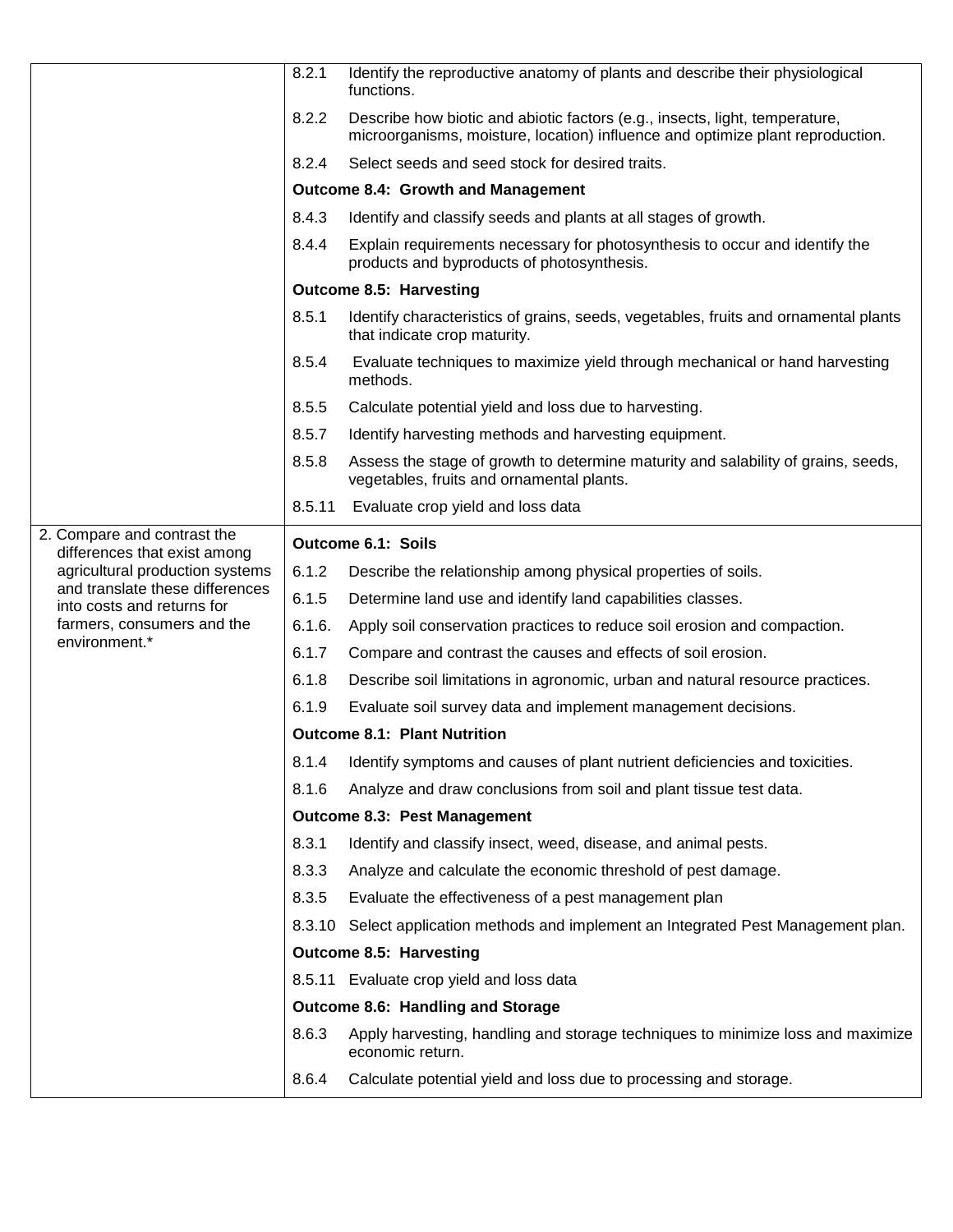| 3. Compare and contrast<br>conventional, sustainable, and       | <b>Outcome 6.1: Soils</b> |                                                                                                                                                              |  |  |  |  |
|-----------------------------------------------------------------|---------------------------|--------------------------------------------------------------------------------------------------------------------------------------------------------------|--|--|--|--|
| organic agronomic production                                    | 6.1.2                     | Describe the relationship among physical properties of soils.                                                                                                |  |  |  |  |
| systems.*                                                       | 6.1.5.                    | Determine land use and identify land capabilities classes.                                                                                                   |  |  |  |  |
|                                                                 | 6.1.7.                    | Compare and contrast the causes and effects of soil erosion.                                                                                                 |  |  |  |  |
|                                                                 |                           | <b>Outcome 8.1: Plant Nutrition</b>                                                                                                                          |  |  |  |  |
|                                                                 | 8.1.3                     | Determine nutrient requirements of plants.                                                                                                                   |  |  |  |  |
|                                                                 | 8.1.7                     | Distinguish between biotic and abiotic factors (e.g., minerals, pH,<br>microorganisms) that influence and optimize the availability of nutrients for plants. |  |  |  |  |
|                                                                 | 8.1.8                     | Calculate nutrient requirements and select nutrient sources and additives for<br>optimum economic return.                                                    |  |  |  |  |
|                                                                 | 8.1.9                     | Determine the nutrient content of organic and inorganic fertilizers.                                                                                         |  |  |  |  |
| 4. Compare and contrast tillage<br>systems.*                    | Outcome 6.10: Ecosystems  |                                                                                                                                                              |  |  |  |  |
|                                                                 | 6.10.3                    | Identify and classify interactions among organisms, including predation,<br>symbiosis, and competition to determine a species interdependent relationships.  |  |  |  |  |
|                                                                 |                           | 6.10.4 Describe the process of succession and its impact on ecosystems                                                                                       |  |  |  |  |
|                                                                 |                           | 6.10.5 Connect biotic interactions with the abiotic environment.                                                                                             |  |  |  |  |
|                                                                 |                           | 6.10.6 Describe biogeochemical cycles (e.g., carbon, nitrogen, phosphorous,<br>hydrological) and their roles in maintaining equilibrium in an ecosystem.     |  |  |  |  |
|                                                                 |                           | 6.10.7 Identify interactions of ecosystems to differentiate biomes.                                                                                          |  |  |  |  |
|                                                                 |                           | 6.10.8 Select and implement restoration ecology practices to repair damaged<br>ecosystems.                                                                   |  |  |  |  |
|                                                                 |                           | <b>Outcome 8.1: Plant Nutrition</b>                                                                                                                          |  |  |  |  |
|                                                                 | 8.1.5                     | Collect soil and plant tissue for testing and analysis.                                                                                                      |  |  |  |  |
| 5. Describe the processes<br>involved in the evolution of       |                           | <b>Outcome 8.1: Plant Nutrition</b>                                                                                                                          |  |  |  |  |
| seeds to plants and explain the<br>impact of the environment on | 8.1.8                     | Calculate nutrient requirements and select nutrient sources and additives for<br>optimum economic return.                                                    |  |  |  |  |
| the physiology and structure of<br>plants.                      |                           | 8.1.10 Select the methods, time of nutrient application, and apply nutrients.                                                                                |  |  |  |  |
|                                                                 |                           | <b>Outcome 8.2: Plant Reproduction</b>                                                                                                                       |  |  |  |  |
|                                                                 | 8.2.4                     | Select seeds and seed stock for desired traits.                                                                                                              |  |  |  |  |
|                                                                 | 8.2.5                     | Select and apply methods that create desired traits in seeds.                                                                                                |  |  |  |  |
|                                                                 |                           | <b>Outcome 8.3: Pest Management</b>                                                                                                                          |  |  |  |  |
|                                                                 | 8.3.5                     | Evaluate the effectiveness of a pest management plan.                                                                                                        |  |  |  |  |
|                                                                 |                           | <b>Outcome 8.4: Growth and Management</b>                                                                                                                    |  |  |  |  |
|                                                                 | 8.4.1                     | Identify and classify plants using taxonomy.                                                                                                                 |  |  |  |  |
|                                                                 | 8.4.2                     | Identify plant anatomical structures and tissues.                                                                                                            |  |  |  |  |
|                                                                 | 8.4.3                     | Identify and classify seeds and plants at all stages of growth.                                                                                              |  |  |  |  |
|                                                                 | 8.4.4                     | Explain requirements necessary for photosynthesis to occur and identify the<br>products and byproducts of photosynthesis.                                    |  |  |  |  |
|                                                                 |                           |                                                                                                                                                              |  |  |  |  |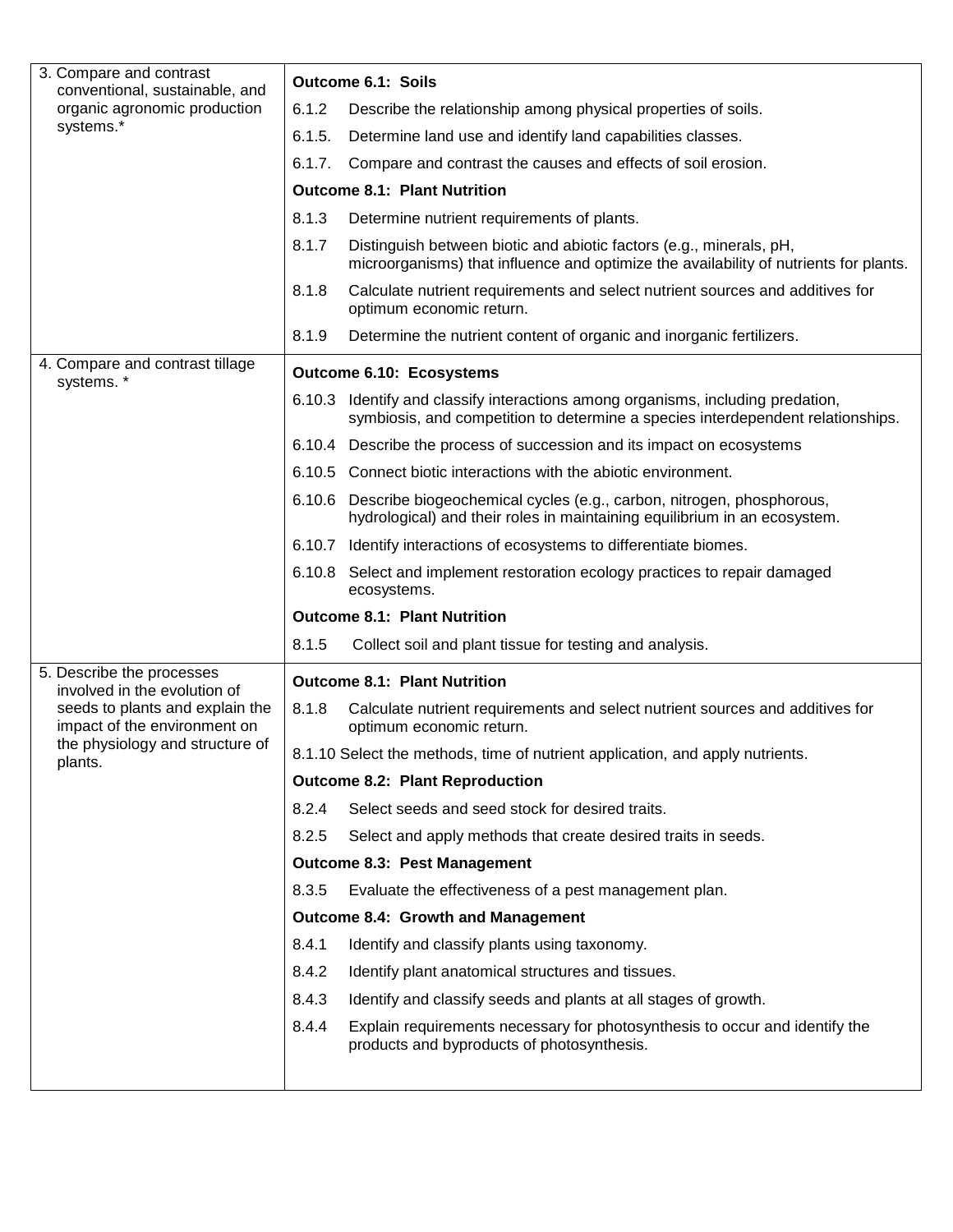**2. Soil Fertility and Fertilizers** CTAN alignment with the Agribusiness and Production Systems Pathway in the Agriculture and Environmental Systems Career Field Technical Content Standards of the Ohio Department of Education

**General Course Description:** Students will learn the nutrient requirements that plants require from soil and they will learn to identify plant symptoms that develop when these nutrients are deficient. In addition, students will collect soil samples and analyze the nutrient contents of soil to determine nutrients that can be added to enhance plant growth.

## **Advising Notes:**

 Student must access credit within 3 years of program completion or within currency of certificate

**Semester Credit Hours:** 3.0

#### **Alignment:**

Learning Outcomes signified with an asterisk (\*) are essential and must be taught.

| <b>Learning Outcomes</b>                                                           |                                     | The Ohio Department of Education<br>Agriculture and Environmental Systems Career Field                                                                                |  |  |
|------------------------------------------------------------------------------------|-------------------------------------|-----------------------------------------------------------------------------------------------------------------------------------------------------------------------|--|--|
| The student will be able to:                                                       |                                     | Competencies as aligned from the course titled:<br>Greenhouse & Nursery Mgt. (ODE Course Code 010610)                                                                 |  |  |
| 1. Identify nutrients that are essential<br>for plant growth and describe the      |                                     | <b>Outcome 8.1: Plant Nutrition</b>                                                                                                                                   |  |  |
| contributions these nutrients make<br>to growth over the life cycle of<br>plants.* | 8.1.1                               | Compare and contrast organic and inorganic sources<br>of macronutrients and micronutrients.                                                                           |  |  |
|                                                                                    | 8.1.2                               | Describe the functions of macronutrients,<br>micronutrients in plants and the role that<br>microorganisms play in plant nutrition.                                    |  |  |
|                                                                                    | 8.1.3                               | Determine nutrient requirements of plants.                                                                                                                            |  |  |
|                                                                                    | 8.1.4                               | Identify symptoms and causes of plant nutrient<br>deficiencies and toxicities.                                                                                        |  |  |
| 2. Identify symptoms that develop from<br>nutrient deficiency and describe the     | <b>Outcome 8.1: Plant Nutrition</b> |                                                                                                                                                                       |  |  |
| remedies that are needed to                                                        | 8.1.3                               | Determine nutrient requirements of plants.                                                                                                                            |  |  |
| address these deficiencies. *                                                      | 8.1.4                               | Identify symptoms and causes of plant nutrient<br>deficiencies and toxicities.                                                                                        |  |  |
|                                                                                    | 8.1.6                               | Analyze and draw conclusions from soil and plant<br>tissue test data.                                                                                                 |  |  |
| 3. Describe the process by which soil<br>nutrients interact according to soil      | Outcome 6.1: Soils                  |                                                                                                                                                                       |  |  |
| type. *                                                                            | 6.1.2.                              | Describe the relationship among physical properties<br>of soils.                                                                                                      |  |  |
|                                                                                    | 6.1.3.                              | Collect, test and analyze soil samples for physical<br>and chemical properties.                                                                                       |  |  |
|                                                                                    | 6.1.4.                              | Identify factors (e.g., climate, vegetation, soil texture,<br>drainage, management practices, landscape)<br>affecting organic matter and its function in soil quality |  |  |
|                                                                                    |                                     | <b>Outcome 8.1: Plant Nutrition</b>                                                                                                                                   |  |  |
|                                                                                    | 8.1.7                               | Distinguish between biotic and abiotic factors (e.g.,<br>minerals, pH, microorganisms) that influence and                                                             |  |  |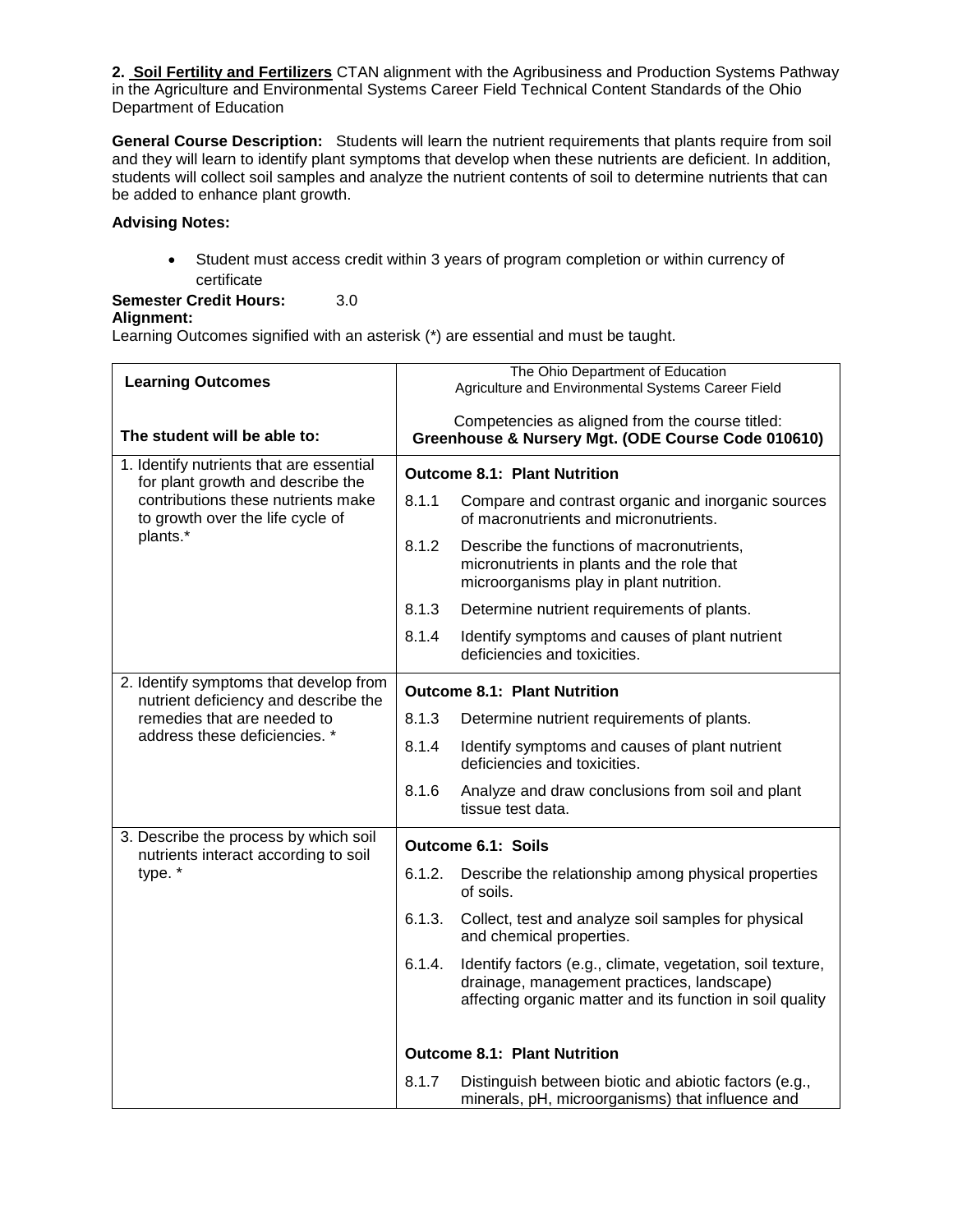|                                                                                                      |                                     | optimize the availability of nutrients for plants.                                                        |  |  |
|------------------------------------------------------------------------------------------------------|-------------------------------------|-----------------------------------------------------------------------------------------------------------|--|--|
|                                                                                                      | 8.1.8                               | Calculate nutrient requirements and select nutrient<br>sources and additives for optimum economic return. |  |  |
|                                                                                                      | 8.1.9                               | Determine the nutrient content of organic and<br>inorganic fertilizers.                                   |  |  |
|                                                                                                      |                                     | 8.1.10 Select the methods, time of nutrient application, and<br>apply nutrients.                          |  |  |
| 4. Explain the procedures involved in<br>soil sampling and analysis and                              |                                     | <b>Outcome 3.8: Research and Experiments</b>                                                              |  |  |
| develop the capacity to conduct and<br>interpret soil analyses to determine<br>needed ingredients. * | 3.8.4                               | Establish and implement procedures for systematic<br>collection, organization, and use of data.           |  |  |
|                                                                                                      | 3.8.5                               | Select and apply sampling methods that appropriately<br>represent the population to be studied.           |  |  |
|                                                                                                      | <b>Outcome 8.1: Plant Nutrition</b> |                                                                                                           |  |  |
|                                                                                                      | 8.1.5                               | Collect soil and plant tissue for testing and analysis.                                                   |  |  |
|                                                                                                      | 8.1.8                               | Calculate nutrient requirements and select nutrient<br>sources and additives for optimum economic return. |  |  |
|                                                                                                      |                                     | 8.1.10 Select the methods, time of nutrient application, and<br>apply nutrients.                          |  |  |
|                                                                                                      |                                     |                                                                                                           |  |  |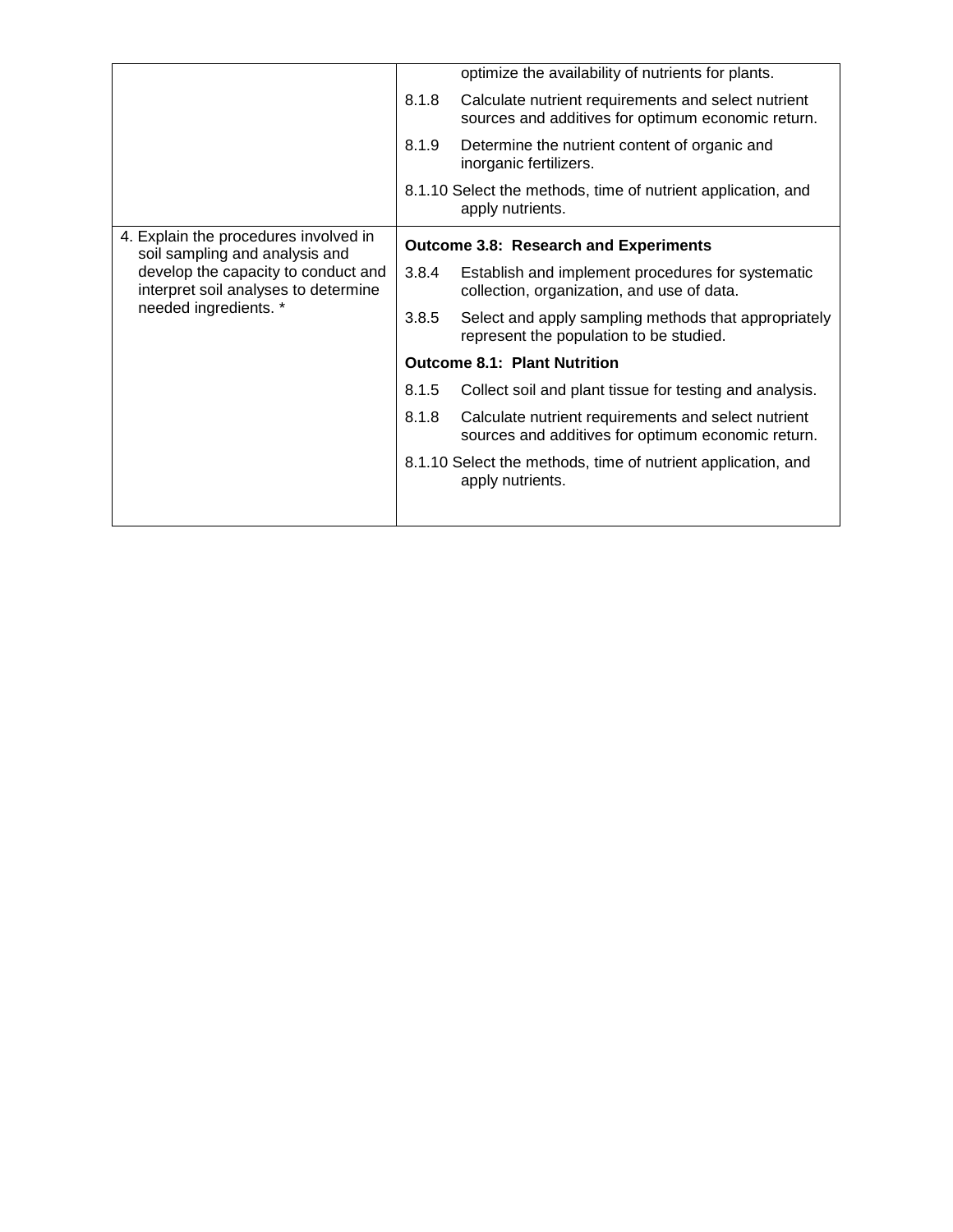3. **Agribusiness Management** CTAN alignment with the Agribusiness and Production Systems Pathway in the Agriculture and Environmental Systems Career Field Technical Content Standards of the Ohio Department of Education

**General Course Description:** Students will develop skills in the areas of finance; management and marketing that are critical to the success of an agribusiness firm. These skills will involve an understanding of concepts such as bids, budgets, business plans, cash flows, contracts, inventory controls, marketing plans, supply chain, negotiations, and strategic alternatives.

## **Advising Notes:**

 Must access credit within 3 years of program completion or within currency of certificate **Semester Credit Hours:** 3.0

# **Alignment:**

Learning Outcomes signified with an asterisk (\*) are essential and must be taught.

| <b>Learning Outcomes</b><br>The student will be able to:                | The Ohio Department of Education<br>Agriculture and Environmental Systems Career Field<br>Competencies as aligned from the course titled:<br><b>Business Management for Agricultural and Environmental</b> |                                                                                                                                                                                  |  |  |
|-------------------------------------------------------------------------|------------------------------------------------------------------------------------------------------------------------------------------------------------------------------------------------------------|----------------------------------------------------------------------------------------------------------------------------------------------------------------------------------|--|--|
|                                                                         |                                                                                                                                                                                                            | Systems (ODE Course Code 010115)                                                                                                                                                 |  |  |
| 1. Compare and contrast the<br>characteristics of agribusiness firms    |                                                                                                                                                                                                            | <b>Outcome 1.6: Business Literacy</b>                                                                                                                                            |  |  |
| by structure, common                                                    | 1.6.1                                                                                                                                                                                                      | Identify business opportunities.                                                                                                                                                 |  |  |
| organizational strategies, business<br>type, and size.*                 | 1.6.3                                                                                                                                                                                                      | Explain the importance of planning your business.                                                                                                                                |  |  |
|                                                                         | 1.6.4                                                                                                                                                                                                      | Identify types of businesses, ownership and entities (i.e.,<br>individual proprietorships, partnerships, corporations,<br>cooperatives, public, private, profit, not-for-profit) |  |  |
|                                                                         | 1.6.5                                                                                                                                                                                                      | Describe organizational structure, chain of command, the<br>roles, and responsibilities of the organizational department's<br>interdepartmental interactions.                    |  |  |
|                                                                         |                                                                                                                                                                                                            | <b>Outcome 1.7: Entrepreneurship/ Entrepreneurs</b>                                                                                                                              |  |  |
|                                                                         | 1.7.1                                                                                                                                                                                                      | Compare and contrast the four types of business ownership<br>(i.e., individual proprietorships, partnerships, corporations,<br>cooperatives).                                    |  |  |
|                                                                         | 1.7.5                                                                                                                                                                                                      | Develop a business plan.                                                                                                                                                         |  |  |
| 2. Identify and explain the major<br>components of an agribusiness firm | <b>Outcome 1.6: Business Literacy</b>                                                                                                                                                                      |                                                                                                                                                                                  |  |  |
| with respect to finance, marketing,<br>and management.*                 | 1.6.2                                                                                                                                                                                                      | Assess the reality of becoming an entrepreneur, including<br>advantages and disadvantages (e.g., risk versus reward,<br>reasons for success and failure).                        |  |  |
|                                                                         | 1.6.4                                                                                                                                                                                                      | Identify types of businesses, ownership and entities (i.e.,<br>individual proprietorships, partnerships, corporations,<br>cooperatives, public, private, profit, not-for-profit) |  |  |
|                                                                         | 1.6.6                                                                                                                                                                                                      | Identify the target market served by the organization, the<br>niche that the organization fills and an outlook of the industry.                                                  |  |  |
|                                                                         | 1.6.7                                                                                                                                                                                                      | Identify the effect of supply and demand on products and<br>services.                                                                                                            |  |  |
|                                                                         | 1.6.8                                                                                                                                                                                                      | Identify the features and benefits that make an organization's<br>product or service competitive.                                                                                |  |  |
|                                                                         | <b>Outcome 1.8: Operations Management</b>                                                                                                                                                                  |                                                                                                                                                                                  |  |  |
|                                                                         | 1.8.1                                                                                                                                                                                                      | Forecast future resources and budgetary needs using<br>financial documents (e.g., balance sheet, demand<br>forecasting, financial ratios).                                       |  |  |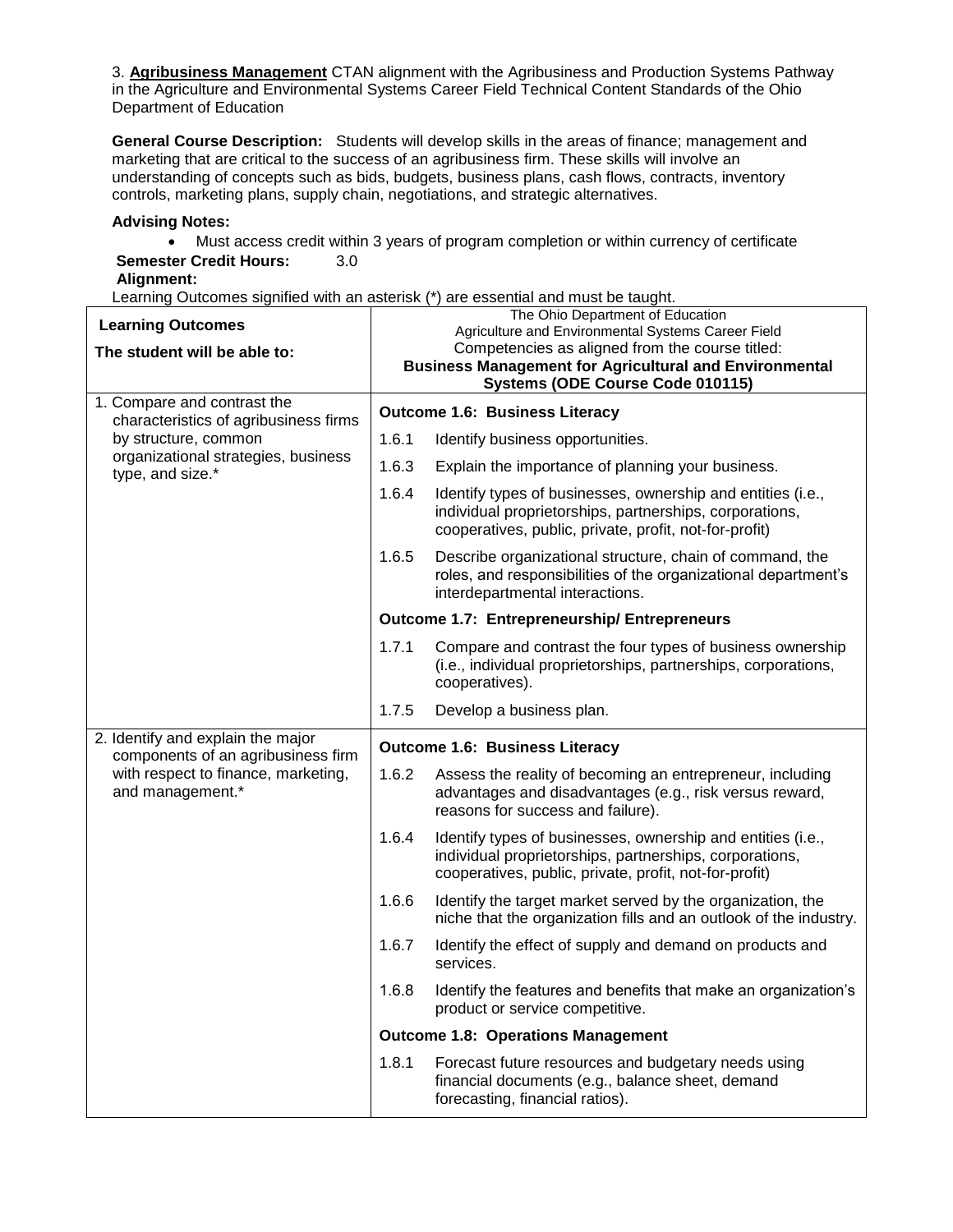|                                                                                                                                                                                                     | 1.8.2                                     | Select and organize resources to develop a product or a<br>service.                                                                                                                                               |  |  |
|-----------------------------------------------------------------------------------------------------------------------------------------------------------------------------------------------------|-------------------------------------------|-------------------------------------------------------------------------------------------------------------------------------------------------------------------------------------------------------------------|--|--|
|                                                                                                                                                                                                     | 1.8.9                                     | Develop a budget that reflects the strategies and goals of the<br>organization.                                                                                                                                   |  |  |
|                                                                                                                                                                                                     |                                           | <b>Outcome 1.9: Financial Management</b>                                                                                                                                                                          |  |  |
|                                                                                                                                                                                                     | 1.9.4                                     | Identify credit types and their uses in order to establish<br>credit.                                                                                                                                             |  |  |
|                                                                                                                                                                                                     | 1.9.5                                     | Identify ways to avoid or correct debt problems.                                                                                                                                                                  |  |  |
|                                                                                                                                                                                                     | 1.9.6                                     | Explain how credit ratings and the criteria lenders use to<br>evaluate repayment capacity affect access to loans.                                                                                                 |  |  |
|                                                                                                                                                                                                     | 1.9.9                                     | Compare and contrast different banking services available<br>through financial institutions.                                                                                                                      |  |  |
|                                                                                                                                                                                                     |                                           | 1.9.10 Identify the role of depreciation in tax planning and liability.                                                                                                                                           |  |  |
|                                                                                                                                                                                                     |                                           | Outcome 1.10: Sales and Marketing                                                                                                                                                                                 |  |  |
|                                                                                                                                                                                                     |                                           | 1.10.1 Identify how the roles of sales, advertising and public<br>relations contribute to a company's brand.                                                                                                      |  |  |
|                                                                                                                                                                                                     |                                           | 1.10.2 Determine the customer's needs and identify solutions.                                                                                                                                                     |  |  |
|                                                                                                                                                                                                     |                                           | 1.10.3 Communicate features, benefits, and warranties of a product<br>or service to the customer.                                                                                                                 |  |  |
|                                                                                                                                                                                                     |                                           | 1.10.6 Discuss the importance of correct pricing to support a<br>product's or service's positioning in the marketing mix.                                                                                         |  |  |
|                                                                                                                                                                                                     |                                           | 1.10.9 Describe how product mix (e.g., product line, product items)<br>maximizes sales revenues, market, share, and profit margin.                                                                                |  |  |
| 3. Identify and interpret the supply                                                                                                                                                                | <b>Outcome 1.8: Operations Management</b> |                                                                                                                                                                                                                   |  |  |
| chain management of operating an<br>agribusiness firm with respect to<br>budgeting, financing, successful<br>negotiations, bidding, contracting,<br>inventory control, and adequate<br>cash flows.* | 1.8.2                                     | Select and organize resources to develop a product or a<br>service.                                                                                                                                               |  |  |
|                                                                                                                                                                                                     | 1.8.5                                     | Use inventory and control systems to purchase materials,<br>supplies and equipment (e.g., Last In, First Out [LIFO]; First<br>In, First Out [FIFO]; Just in Time [JIT]; LEAN).                                    |  |  |
|                                                                                                                                                                                                     | 1.8.6                                     | Identify the advantages and disadvantages of carrying cost<br>and Just-in-Time (JIT) production systems and the effects of<br>maintaining inventory (e.g., perishable, shrinkage, insurance)<br>on profitability. |  |  |
|                                                                                                                                                                                                     |                                           | 1.8.10 Analyze how business management and environmental<br>management systems (e.g., health, safety) contribute to<br>continuous improvement and sustainability.                                                 |  |  |
|                                                                                                                                                                                                     |                                           | <b>Outcome 1.9: Financial Management</b>                                                                                                                                                                          |  |  |
|                                                                                                                                                                                                     | 1.9.1                                     | Create, analyze, and interpret financial documents (e.g.,<br>budgets, income statements).                                                                                                                         |  |  |
|                                                                                                                                                                                                     | 1.9.5                                     | Identify ways to avoid or correct debt problems.                                                                                                                                                                  |  |  |
| 4. Explain the interrelationship of a<br>business plan, and an effective                                                                                                                            |                                           | <b>Outcome 1.6: Business Literacy</b>                                                                                                                                                                             |  |  |
| human resource management<br>plan.*                                                                                                                                                                 | 1.6.9                                     | Explain how the performance of an employee, a department<br>and an organization is assessed.                                                                                                                      |  |  |
|                                                                                                                                                                                                     |                                           | 1.6.10 Describe the impact of globalization on an enterprise or                                                                                                                                                   |  |  |